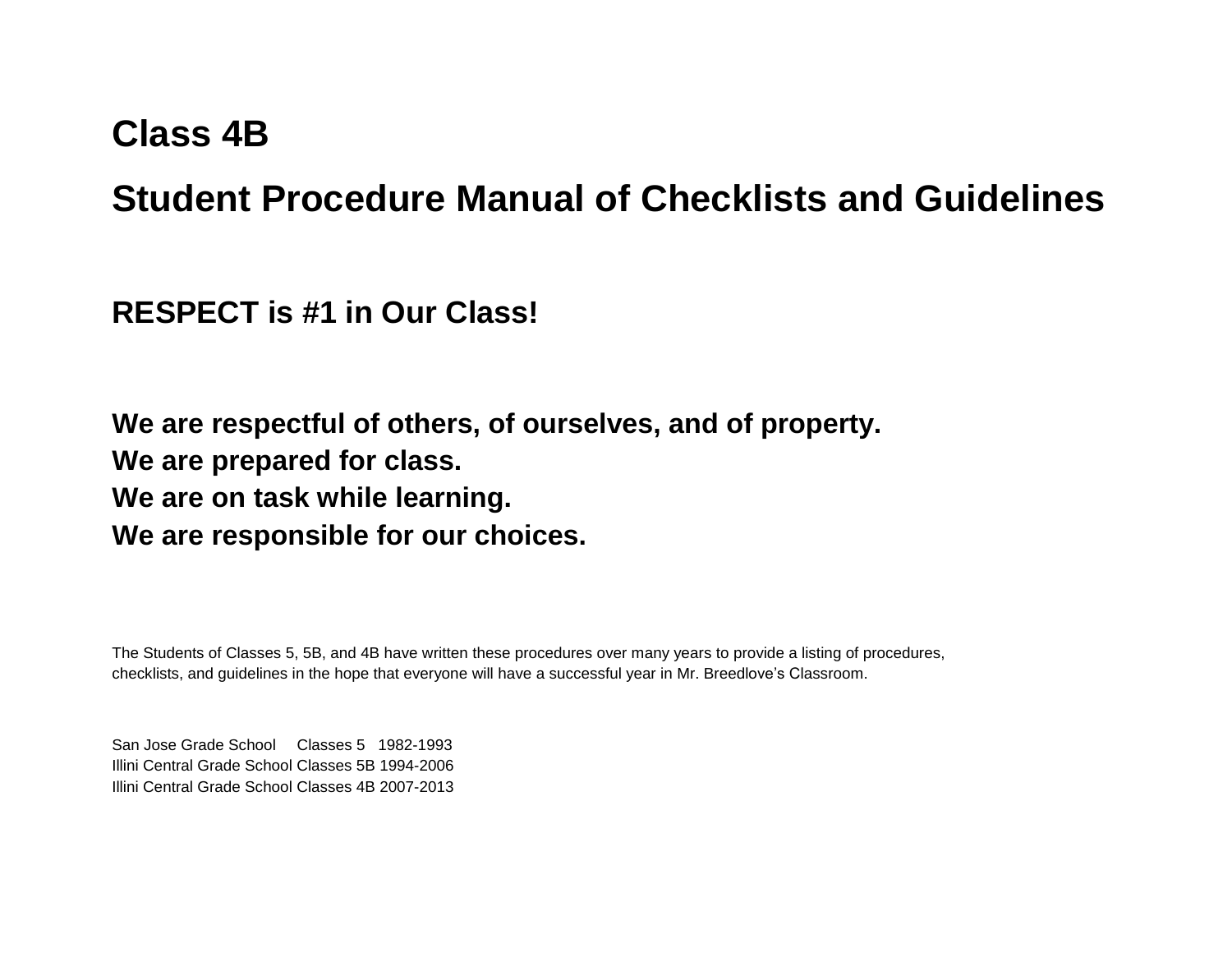#### **Morning Procedures Checklist**

- Did you enter quietly?
- Did you store your things?
- Is your personal bin in the basket?
- Did you hand in parent notes?
- Did you greet your teacher?
- Did you sharpen 2 pencils?
- Is your space organized?
- Are you seated?
- Are you following the Subject Procedures Checklist?

#### **Transition Procedures Checklist**

- Are you respecting others and yourself?
- Are you making wise use of time?
- Are you in your seat?
- Are you quiet?
- Are you ready?
- Are you following the correct procedures checklist for the time: Subject, SRT/Story Time, Break, or Specials (Art, Computers, Library, Music, and P.E.)

### **Line Up Procedures Checklist**

- Are you respecting others and yourself?
- Are you walking quickly?
- Are you walking quietly?
- Are you in your space?
- Are you in alphabetical order?
- Are you facing the front?
- Are you walking with your class on the right side?
- Are you using **KHFOOTY**?
- Are you using Silent Passage?

#### **Break Time Procedures Checklist**

- Are you respecting others and yourself?
- Did you use **GIGO** in the restroom?
- Did you put your paper towel in the garbage?
- Are you using patience in the drink line?
- Are you following the Subject Procedures Checklist?

#### **Specials Procedures Checklist**

- Are you respecting others and yourself?
- Are you following the Line Formation Procedures Checklist when necessary?
- Are you entering quickly and quietly when necessary?
- Are you in your work space?
- Is your work space organized?
- Are you following the Full Attention Checklist?
- Are you following the Specials Teacher's Directions?
- Specials are: Art, Computers, Library, Music, and P.E.
- When Specials are finished, are you following the Subject Procedures Checklist?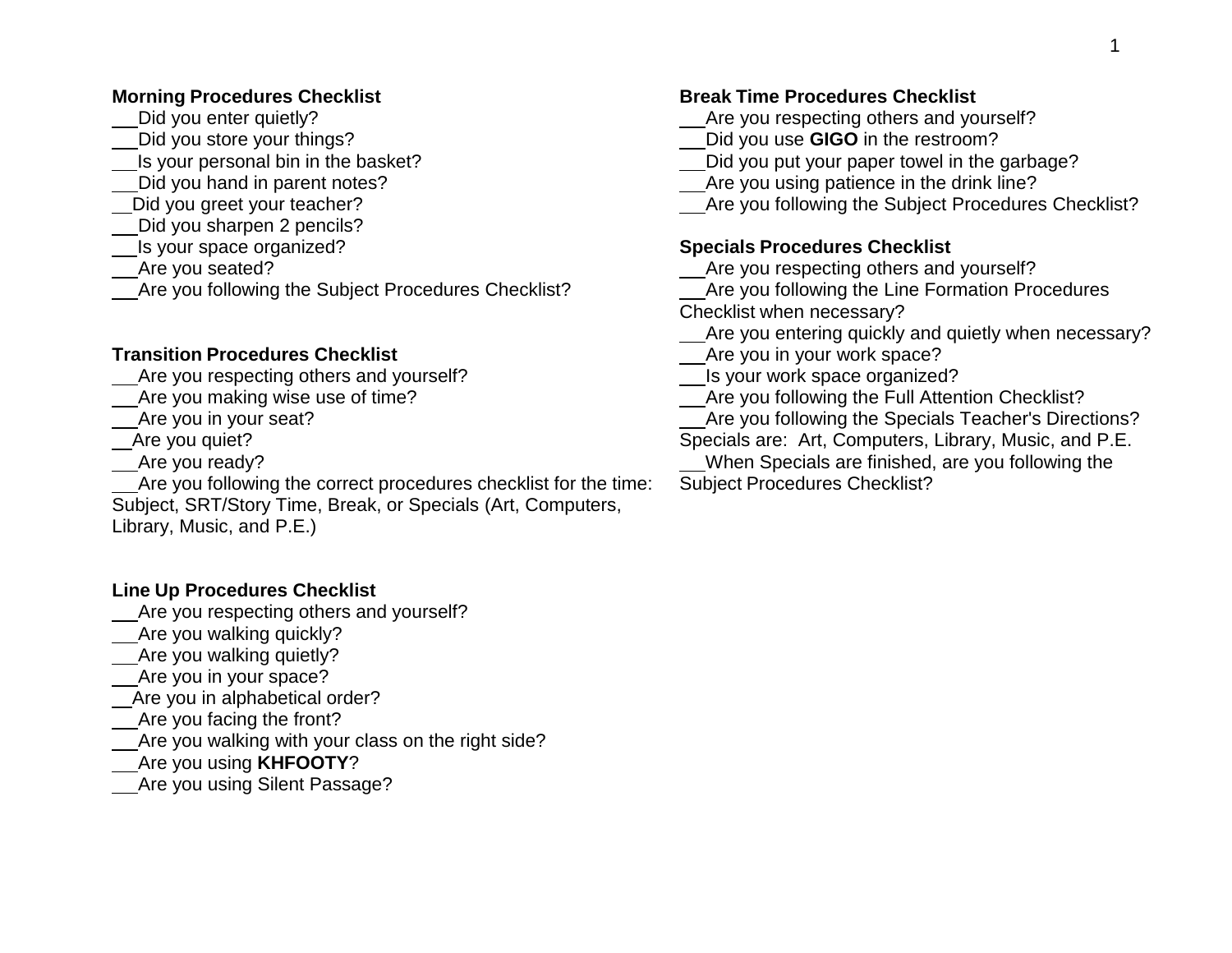#### **Subject Procedures Checklist**

#### **Step 1. Get Ready Checklist**

**Is your work space organized?** 

Is your book open to the correct page?

Do you have your pencil and paper ready?

Are you giving your teacher your full attention?

#### **Step 2. Full Attention Checklist**

Are you actively following the lesson?

Are you listening to the teacher/speaker?

Are you observing the lesson?

Are you taking notes?

Did you write the assignment on your assignment sheet?

#### **Step 3. Seatwork Paper Checklist**

Did you write you first and last names on your paper?

Did you write your class number on your paper?

- Did you write today's date on your paper?
- Did you write the subject's name on your paper?
- Did you write the page number on your paper?

Did you write item numbers/exercise letters on your paper?

#### **Step 4. Seatwork Time Checklist**

- Are you showing respect for others and yourself?
- Are you seated at your designated work space?
- Are you working quietly on the assignment?
- Are you allowing others to do their own assignment?
- Did you attempt self-understanding before seeking help?
- Did you signal for help with a help folder?
- Are you continuing to work patiently while waiting?

#### **Step 5. Work Completion Checklist**

- Did you put all identification information on your papers?
- Did you proofread?
- Did you put your work in your personal bin?

#### **Step 6. Independent Work Time (IWT) Checklist**

- Are you respecting others and yourself?
- Are you finishing other assignments?

Are you studying for a test?

Are you reading a book?

Are you writing a story?

- Are you practicing math facts?
- Are you getting ready for the next subject?
- Are you taking a few (<5 minutes) quiet moments to reflect?
- When IWT ends, are you following Subject Procedure Checklist?

#### **Transition Procedures Checklist**

- Are you respecting others and yourself?
- Are you making wise use of time?

Are you in your seat?

Are you quiet?

- \_\_Are you ready?
- Are you following the correct procedures checklist for the time: Subject, SRT/Story Time, Break, or Specials
- 

(Art, Computers, Library, Music, and P.E.)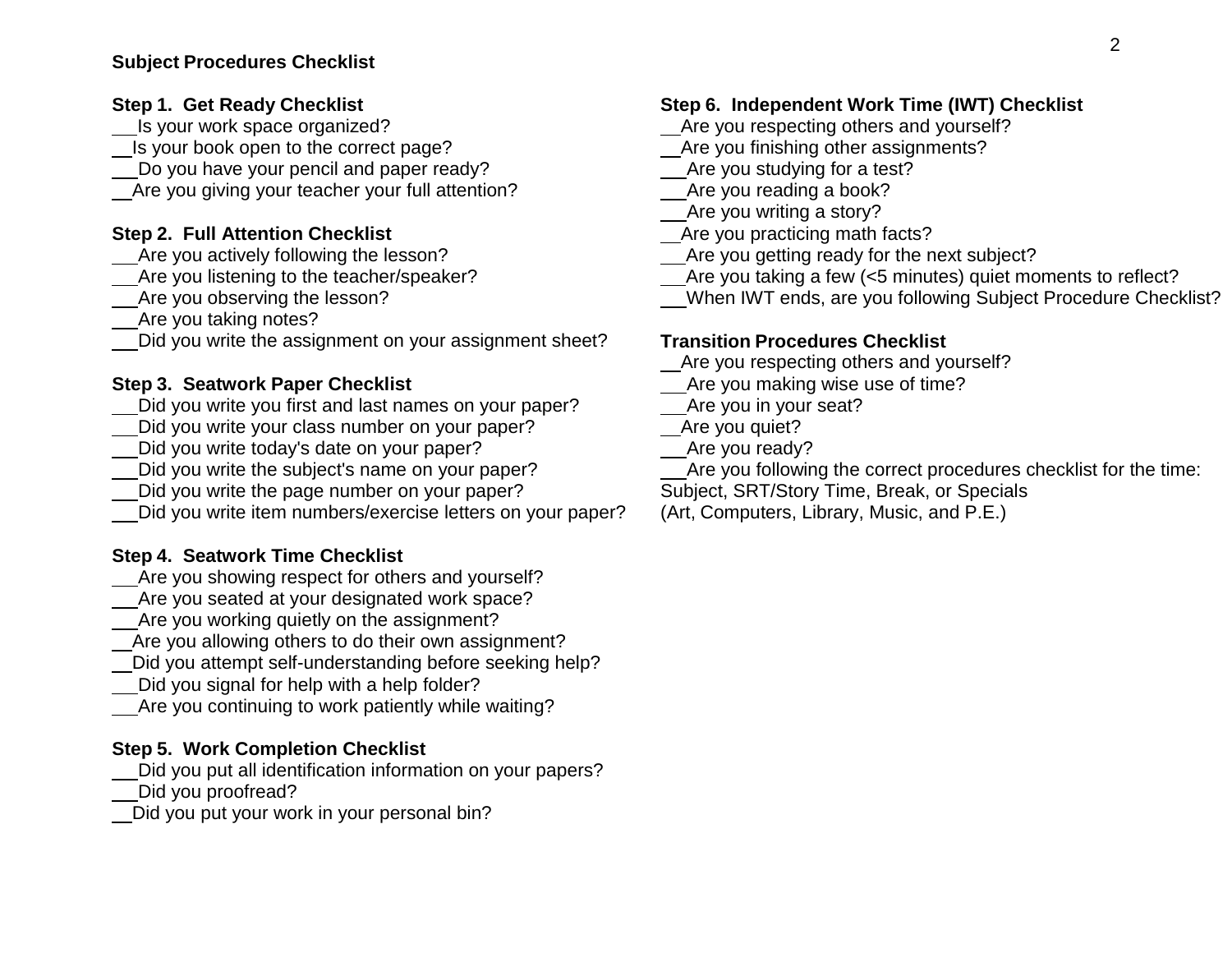#### **Lunch and Recess Checklist**

Are you respecting others and yourself?

- Did you put your things away?
- Did you get out your silent reading materials?
- Did you wash/gel hands?
- Are you following the Line Formation Checklist?
- Are you following the Cafeteria Rules?
- Are you following the Playground Rules?
- After recess, are you following the Line Formation Checklist?

## **Silent Reading Time Checklist**

- Are you respecting others and yourself?
- Did you enter our room quickly and quietly?
- Are you seated quietly reading?
- When SRT is finished, are you following the Story Time Checklist?

## **Story Time Checklist**

- Are you respecting others and yourself?
- Is your work space organized?
- Do you have your Story Time materials ready?
- Are you seated?
- Are you ready to listen?

# **End of Story Time Checklist**

- Are you respecting others and yourself?
- Did you put away your Story Time materials?
- Are you following Subject Procedures Checklist or the Specials Time Checklist?

# **Transition Procedures Checklist**

- Are you respecting others and yourself?
- Are you making wise use of time?
- Are you in your seat?
- Are you quiet?
- Are you ready?
- Are you following the correct procedures checklist for the time: Subject, SRT/Story Time, Break, or Specials (Art, Computers, Library, Music, and P.E.)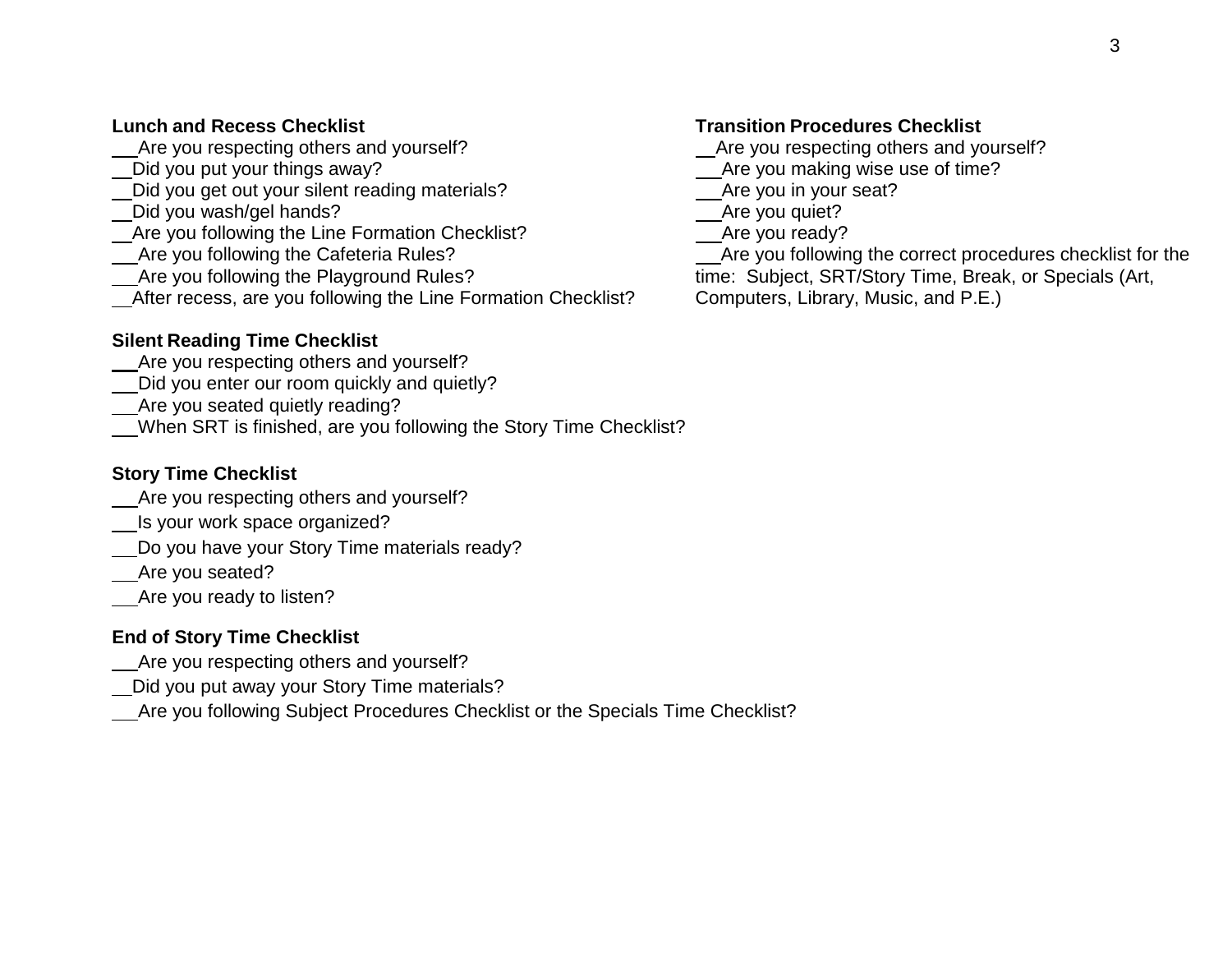### **End of the Work Day Procedures Checklist**

Are you respecting others and yourself?

Did you organize your work and storage spaces?

**Is everything put away in its proper place?** 

Is everything except your desk and chair off the floor for 1 meter around all of your work and storage spaces?

Have you completed all of your work?

Did you hand in your personal bin?

Lot you take home your seatwork to finish or test materials to study?

Did you take home graded work for parents to see?

Did you take home: school notes, principal notes, office notes, cafeteria notes, class notes, teacher notes, report cards, and the PAW'S PAGE when they distributed?

Are you following the Line Up Procedure Checklist?